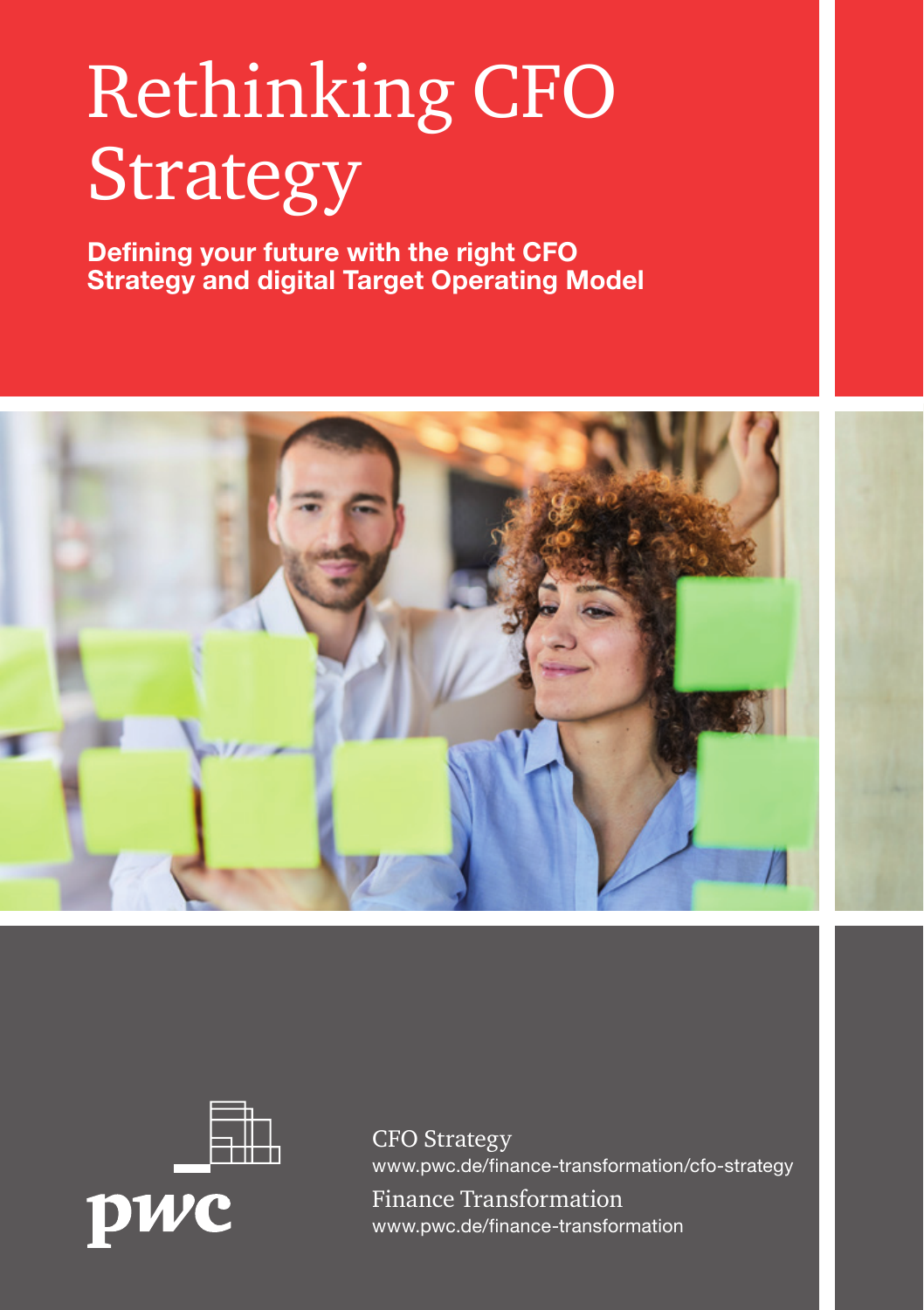When Alibaba and Amazon start selling semi-finished products from the plastics industry, a business model with manufacturing expertise – how it is firmly rooted in our minds – changes into one with experience in handling goods. The 'how' we do things changes is ongoingly being reinvented, processes become more important than products. Certainly, these new business models, market volatility and digitalisation put high pressure on CFOs and the Finance function, require fast decision-making while increasing efficiency.

The past years have proven the importance of the new role of the CFO. At board level, they have rightly claimed their seat at the table and become increasingly fundamental in the CEO succession planning.

But – to keep up with the new requirements – the CFO needs to rethink the CFO strategy developing an innovative digital Target Operating Model (TOM) way beyond individual automation initiatives such as usage of RPA or first pilots for the application of predictive analytics. Although they are first steps into the right direction, independent initiatives are not enough to act on eye level with the CEO on the long term and develop a culture of corporate entrepreneurship.

Ultimately, it is a matter of restructuring the area according to the provinciality of the task in question.

This means no longer structuring according to sub-functions such as accounting, controlling and taxes, but according to the type of task, such as reporting, governance and design, and business partners.

Gori von Hirschhausen, Finance Transformation Leader, PwC

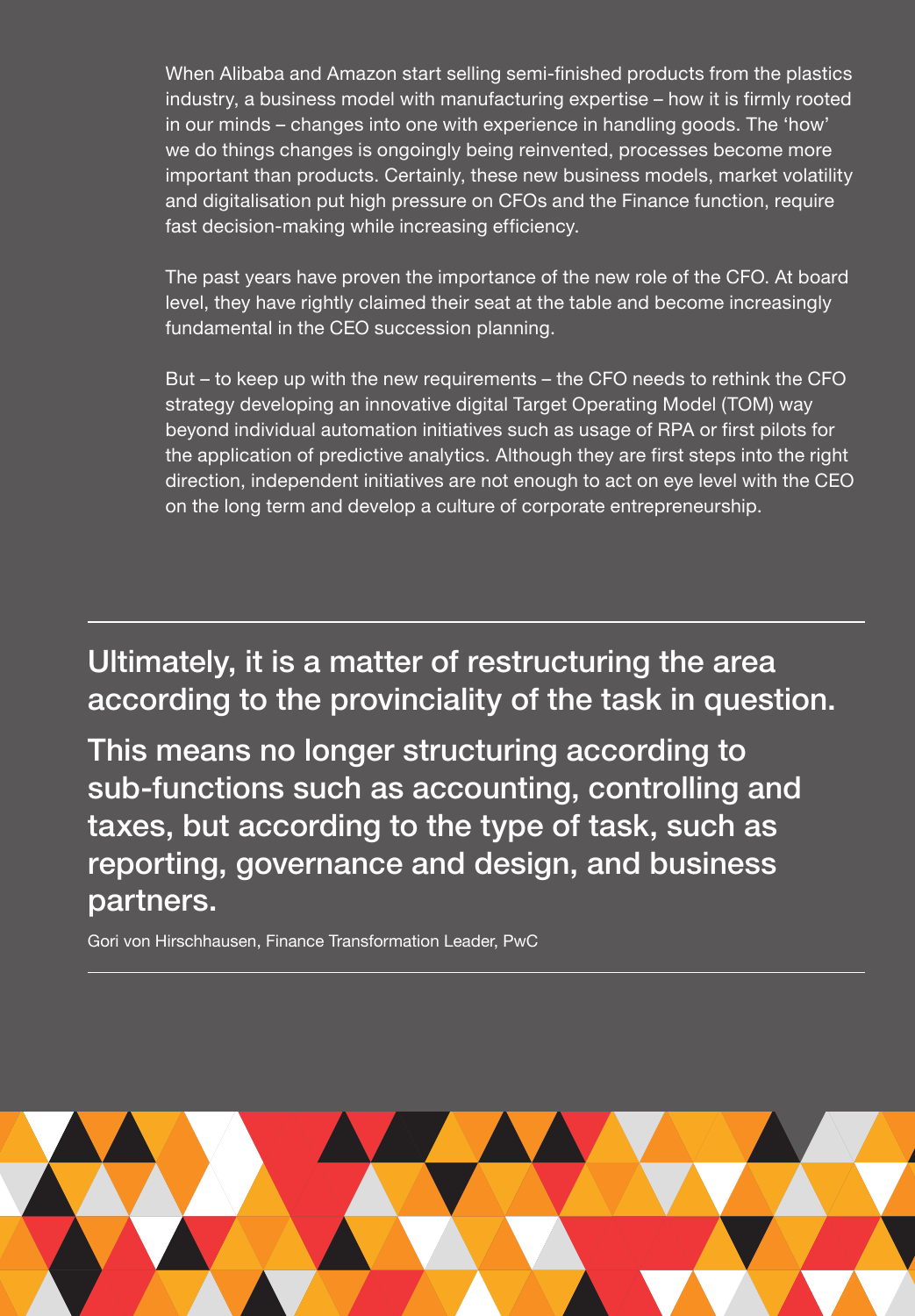## **This requires an overarching CFO strategy considering all aspects of the transformation to a future world-class finance function, such as:**

- What's state-of-the art in a future finance function?
- What's important to steer a company in the future, e.g. faster decision making, predictive analytics, sustainability, non-financials?
- How should my finance function look like in 10–15 years?
- What's the purpose of the finance function in the future?
- Which setup is needed to achieve this?
- How do I exploit untapped efficiency potential by digitalisation and automation?
- What can I expect from technologies today and in the future?
- What do I do internally? Where do I get partners on board?
- How do I take my team to the future?
- Where to start?



## **Therefore, we support our clients in defining their CFO Strategy and digital TOM. Together we develop a holistic vision and guiding principles as a basis for the digital TOM.**

- Transform your organisation into a data-driven company running on the most important business questions
- Reach your strategic goals with the fitting TOM
- Whether you seek cost reduction within the finance function or want to drive lean headquarter structures, become a true value creator supporting corporate entrepreneurship

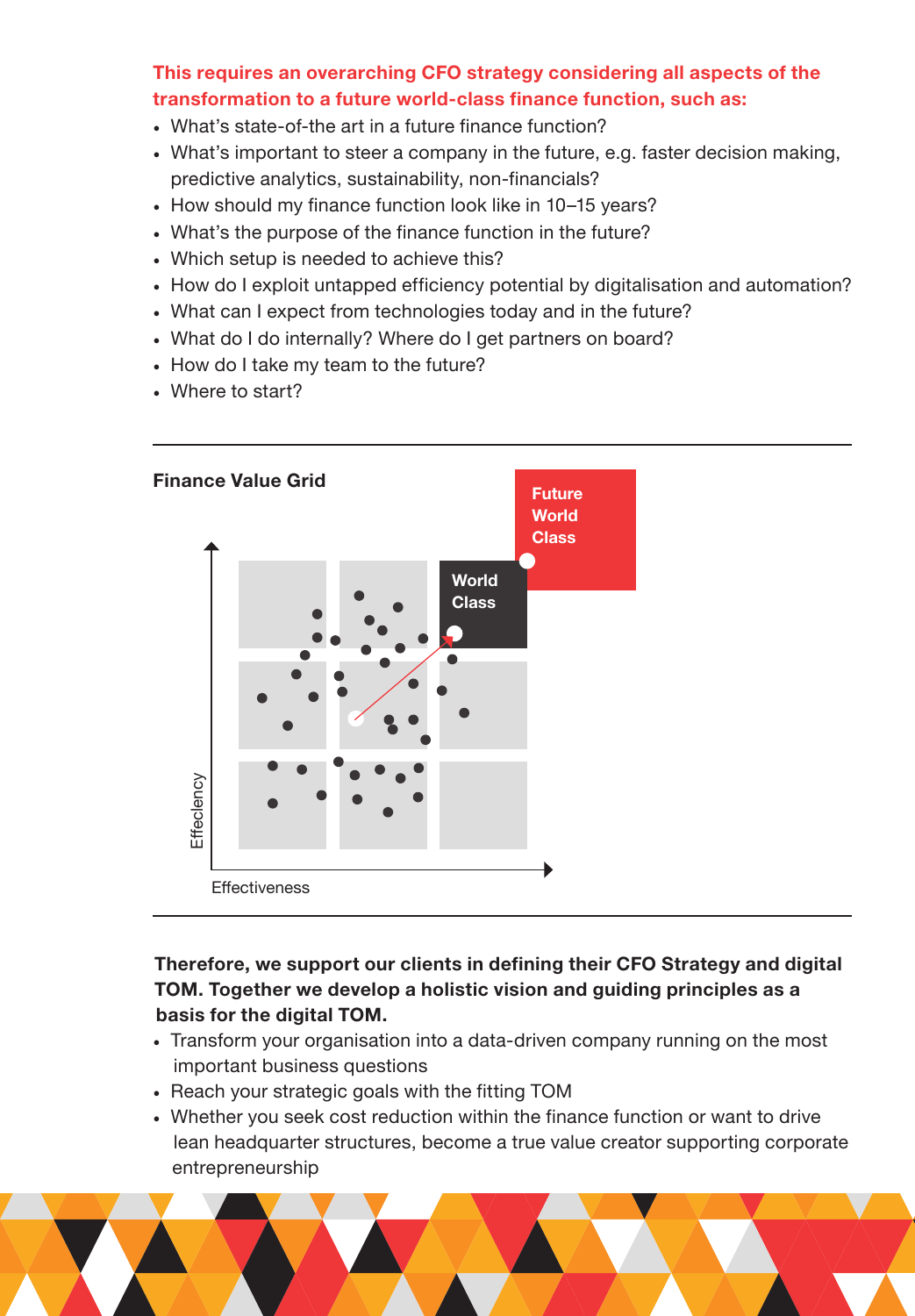## **The digital TOM is structured in 5 dimensions to ensure capturing all aspects for the Finance Transformation:**



#### **Strategy & Vision**

• Builds the foundation for all dimensions and is in line with and contributes to the corporate strategy. . Design of an effective to the corporate strategy. Key is to define the Strategy & Vision for the future finance function with focus on business partnership leveraging advanced analytics to enable data-driven decision making.

#### **Organisation & Governance**

- Design of a comprehensive governance model translating strategic goals into measurable objectives and strengthens employee accountability
- Development of a suitable organisational structure enabling effective cooperation between the four core components of the finance function - Business Partner Organisation, Center of Excellence e.g. for Advanced Analytics, Operations and Governance & **Compliance**

## **Process Architecture**

• Embedding an end-to-end process view in order to continuously optimize cross-functional processes through a continuous improvement process and offer the best service to internal and external customers

• Design of an effective and efficient process landscape without organisational silos, supported and highly automated through suitable technologies

## **Technology & Data**

- Positioning the finance function as a driver for digitisation through the implementation of technological innovations and digital optimisation of services
- Encourage data-driven business decisions supported through predictive analytics, thereby increasing the strategic influence of the finance department

## **People & Culture**

- Definition of required roles and skills of the employees to implement the developed strategy and digital TOM
- Implementation of upskilling initiatives to encourage an agile, innovative culture and empower employees to meet future needs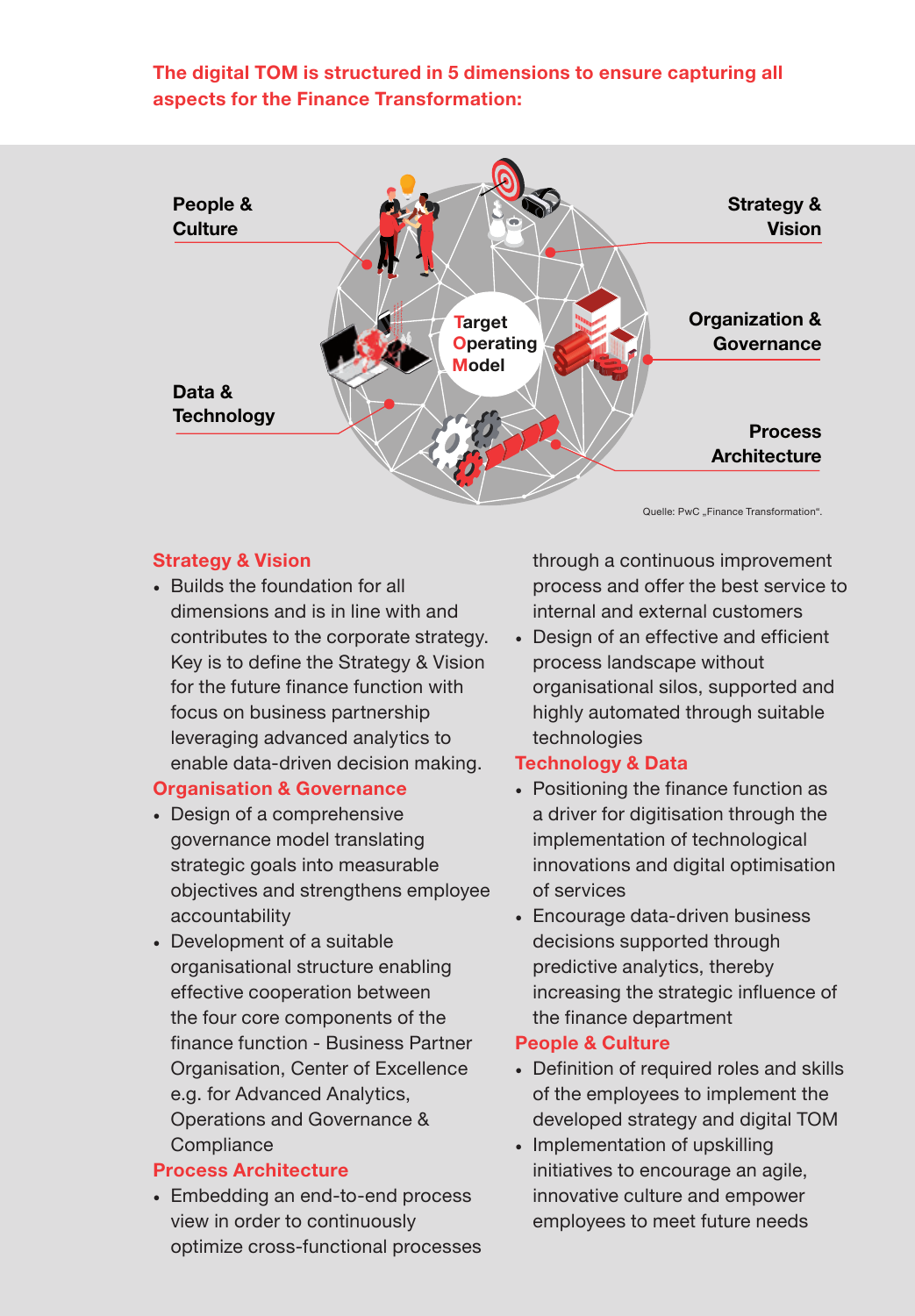**To consider all these aspects and accelerate your Finance Transformation we use our proven 4-step methodology.**



#### **Step 1 – Awakening**

An holistic Finance Transformation requires commitment, persuasion and drive for change. Therefore, we start in step 1 with awakening to highlight the need for action and show the full potential through success stories and practical use cases. We use our benchmarks and good practices to provide impulses on how your Finance Function can evolve.

#### **Step 2 – Maturity Assessment and Digital Finance Target Picture**

Building on the drive from the awakening we transfer the opportunities of possible for your Finance Function. We start with a maturity assessment to evaluate the status quo, identify pain points and set the foundation for the definition of the digital Finance target picture on the basis of the digital Target Operating Model.

#### **Step 3 – Roadmap Development**

The integrated Finance Transformation may seem like a huge amount of work. Therefore, we jointly develop your Finance Transformation roadmap considering priorities based on value cases, realistic capacity planning and strategic impact. The roadmap breaks down the holistic Finance Transformation into manageable part projects setting the basis for a successful implementation.

#### **Step 4 – Pilots and Implementation**

To accelerate your transformation, we start with the implementation of pilot projects accompanied by a strong change management to engage employees and start the underlying cultural change. First quick successes ensure the sustainable roadmap implementation.

Our field-tested approach supports you in defining a clear, prioritized and tailored Finance Transformation Roadmap containing sequenced opportunities based on clear value cases.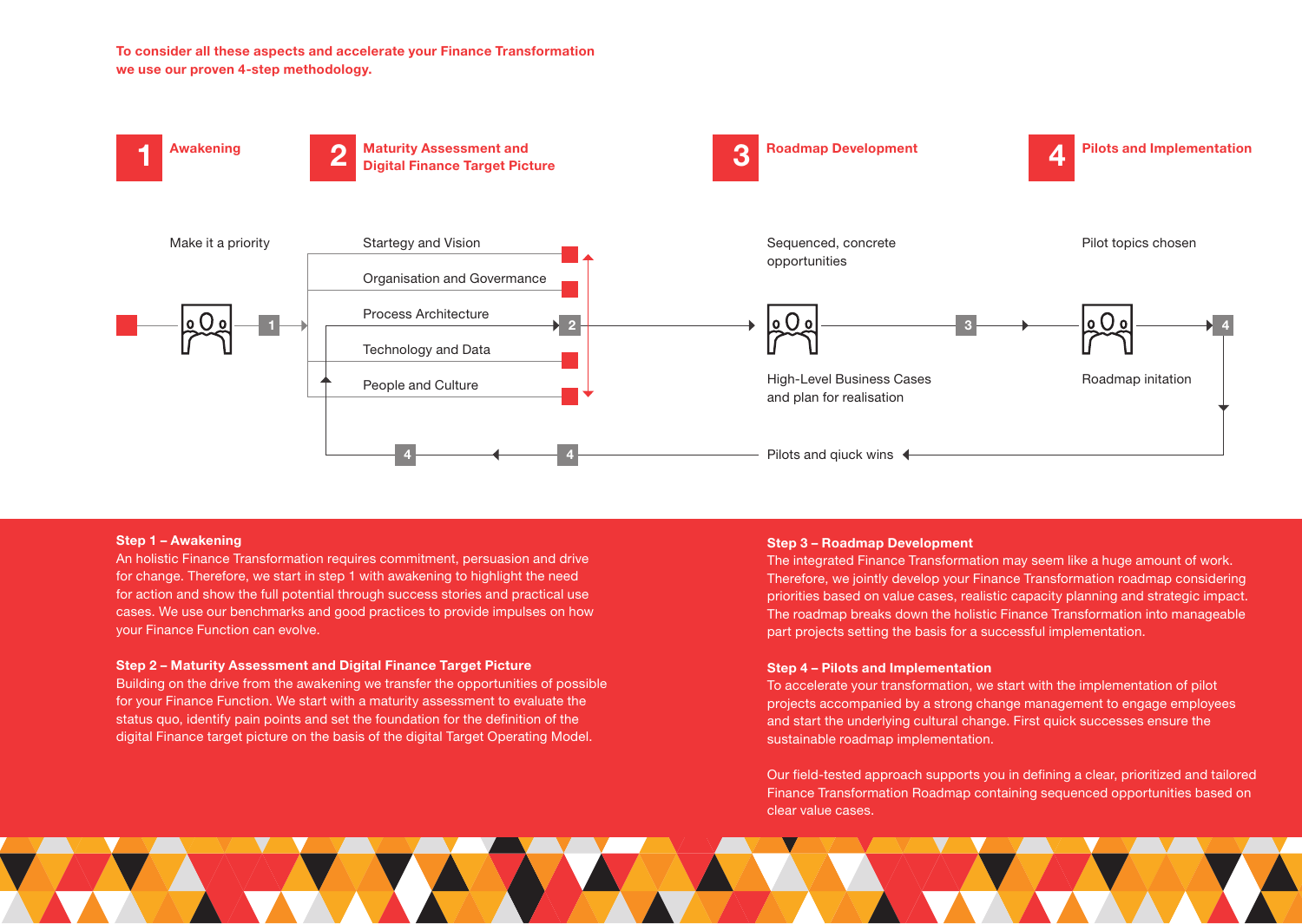Although a holistic Finance Transformation journey may seem overwhelming in the beginning, it is inevitable to transform, fulfill future requirements and therewith support data-driven decision making. With our support, we guide you from your individual status quo towards a future world-class Finance Function and are happy to start your journey together.

## CFO Strategy

www.pwc.de/finance-transformation/cfo-strategy



You want to know more about CFO Strategy & digital TOM alongside the various possibilities with PwC at your side?

## **Get in touch:**

**Gori von Hirschhausen** Partner Mobiletel.: +49 175 4353745 gori.von.hirschhausen@pwc.com **Arne Weuster Director** Mobiletel.: +49 151 15132717 arne.weuster@pwc.com

## **CFO Strategy – the starting point for your Finance Transformation**

A CFO strategy is only the starting point for your Finance Transformation. We understand the Transformation as a highly integrated process across processes and systems. It includes a completely new approach towards steering and organizing the finance function along end-to-end processes, leveraging data, taking people & culture into the future, and utilizing digitalisation.

Finance Transformation www.pwc.de/finance-transformation